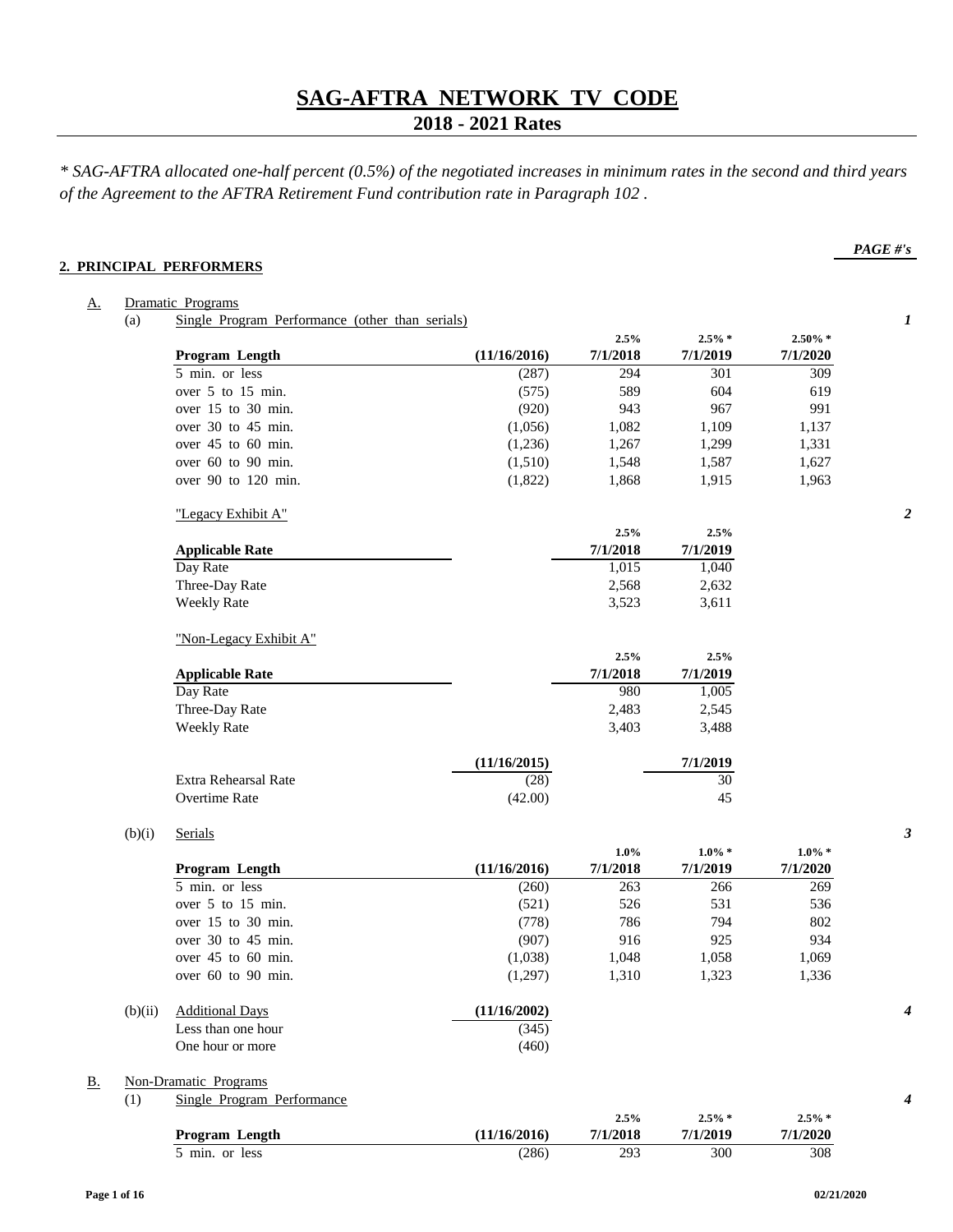# **2018 - 2021 Rates**

*\* SAG-AFTRA allocated one-half percent (0.5%) of the negotiated increases in minimum rates in the second and third years of the Agreement to the AFTRA Retirement Fund contribution rate in Paragraph 102 .*

|                         |              |       |          |       | PAGE #'s |
|-------------------------|--------------|-------|----------|-------|----------|
| over 5 to 15 min.       | (570)        | 584   | 599      | 614   |          |
| over 15 to 30 min.      | (939)        | 962   | 986      | 1,011 |          |
| over $30$ to $45$ min.  | (1,051)      | 1.077 | 1,104    | 1,132 |          |
| over $45$ to $60$ min.  | (1,190)      | 1,220 | 1,251    | 1,282 |          |
| over $60$ to $90$ min.  | (1,505)      | 1,543 | 1,582    | 1,622 |          |
| over $90$ to $120$ min. | (1,813)      | 1,858 | 1.904    | 1,952 |          |
|                         | (11/16/2015) |       | 7/1/2019 |       |          |
| Extra Rehearsal Rate    | (28)         |       | 30       |       |          |
| Overtime Rate           | (42.00)      |       | 45       |       |          |

## (2) Multiple Performances in One Calendar Week *5*

|                    |                |              | 2.5%     | $2.5\% *$ | $2.50\% *$ |
|--------------------|----------------|--------------|----------|-----------|------------|
| Program Length     |                | (11/16/2016) | 7/1/2018 | 7/1/2019  | 7/1/2020   |
| 15 min. or less    |                |              |          |           |            |
|                    | $\mathbf{1}$   | (570)        | 584      | 599       | 614        |
|                    | $\overline{c}$ | (1,055)      | 1,081    | 1,108     | 1,136      |
|                    | $\mathfrak{Z}$ | (1,481)      | 1,518    | 1,556     | 1,595      |
|                    | $\overline{4}$ | (1,762)      | 1,806    | 1,851     | 1,897      |
|                    | 5              | (2,051)      | 2,102    | 2,155     | 2,209      |
| over 15 to 30 min. |                |              |          |           |            |
|                    | $\mathbf{1}$   | (939)        | 962      | 986       | 1,011      |
|                    | 2              | (1,762)      | 1,806    | 1,851     | 1,897      |
|                    | 3              | (2,020)      | 2,071    | 2,123     | 2,176      |
|                    | $\overline{4}$ | (2,219)      | 2,274    | 2,331     | 2,389      |
|                    | 5              | (2,563)      | 2,627    | 2,693     | 2,760      |
| over 30 to 45 min. |                |              |          |           |            |
|                    | $\mathbf{1}$   | (1,051)      | 1,077    | 1,104     | 1,132      |
|                    | $\overline{c}$ | (1,697)      | 1,739    | 1,782     | 1,827      |
|                    | 3              | (2,015)      | 2,065    | 2,117     | 2,170      |
|                    | $\overline{4}$ | (2, 425)     | 2,486    | 2,548     | 2,612      |
|                    | 5              | (2,981)      | 3,056    | 3,132     | 3,210      |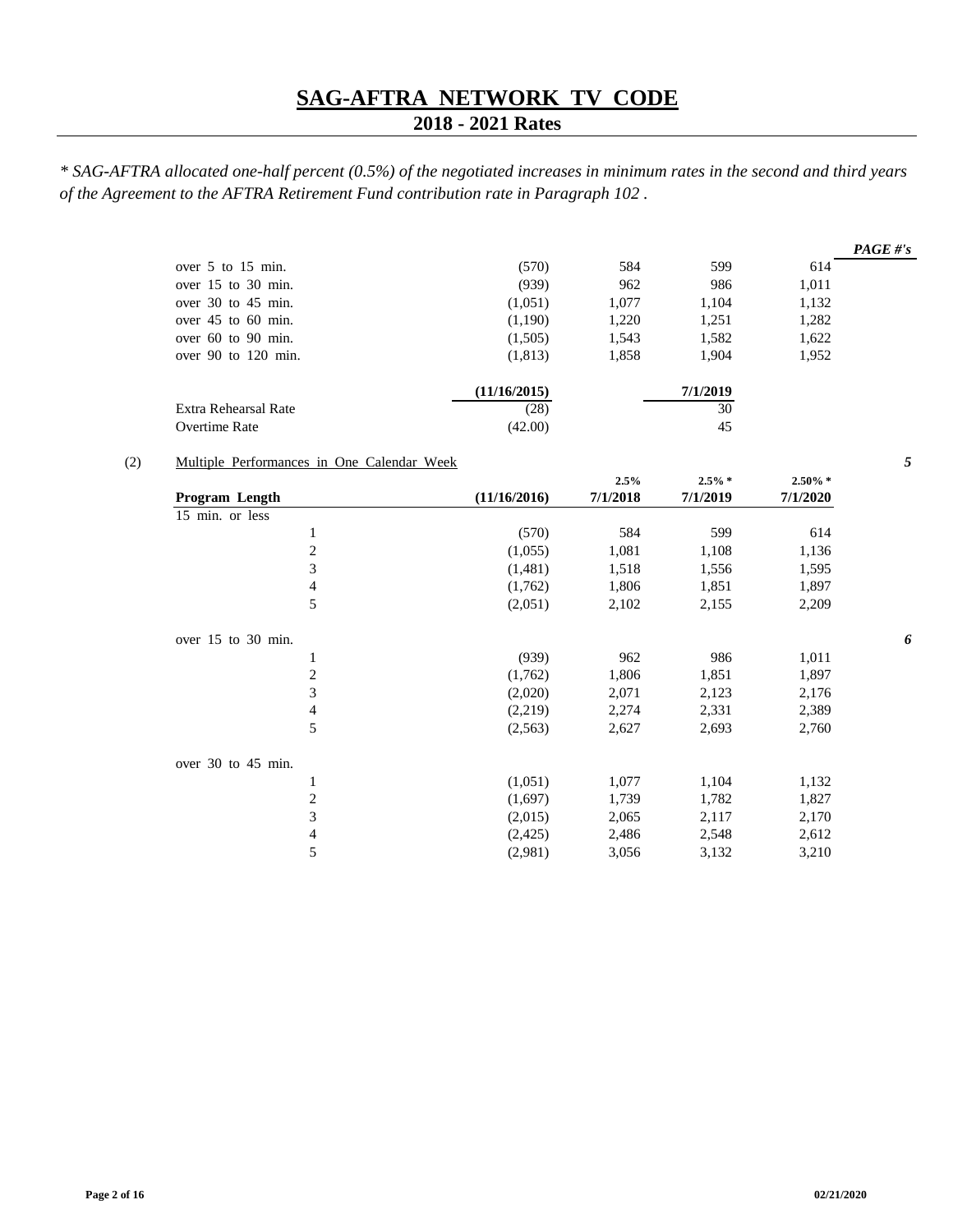## **2018 - 2021 Rates**

*\* SAG-AFTRA allocated one-half percent (0.5%) of the negotiated increases in minimum rates in the second and third years of the Agreement to the AFTRA Retirement Fund contribution rate in Paragraph 102 .*

|                      |              |       |          |       | PAGE #'s       |
|----------------------|--------------|-------|----------|-------|----------------|
| over 45 to 60 min.   |              |       |          |       | 6              |
| 1                    | (1,190)      | 1,220 | 1,251    | 1,282 |                |
| $\overline{c}$       | (1,916)      | 1,964 | 2,013    | 2,063 |                |
| 3                    | (2,274)      | 2,331 | 2,389    | 2,449 |                |
| 4                    | (2,732)      | 2,800 | 2,870    | 2,942 |                |
| 5                    | (3,358)      | 3,442 | 3,528    | 3,616 |                |
| over 60 to 90 min.   |              |       |          |       | $\overline{7}$ |
| 1                    | (1,505)      | 1,543 | 1,582    | 1,622 |                |
| $\overline{c}$       | (2,167)      | 2,221 | 2,277    | 2,334 |                |
| 3                    | (2,615)      | 2,680 | 2,747    | 2,816 |                |
| $\overline{4}$       | (3,296)      | 3,378 | 3,462    | 3,549 |                |
| 5                    | (4,212)      | 4,317 | 4,425    | 4,536 |                |
| over 90 to 120 min.  |              |       |          |       |                |
| 1                    | (1, 813)     | 1,858 | 1,904    | 1,952 |                |
| $\overline{c}$       | (2, 563)     | 2,627 | 2,693    | 2,760 |                |
| 3                    | (2,959)      | 3,033 | 3,109    | 3,187 |                |
| $\overline{4}$       | (3,840)      | 3,936 | 4,034    | 4,135 |                |
| 5                    | (4, 840)     | 4,961 | 5,085    | 5,212 |                |
|                      | (11/16/2015) |       | 7/1/2019 |       |                |
| Extra Rehearsal Rate | (28)         |       | 30       |       |                |
| <b>Overtime Rate</b> | (42.00)      |       | 45       |       |                |

## (3) News Shows - 6th or 7th Performance *8*

|                       |   |              | 2.5%     | $2.5\% *$ | $2.5\% *$ |
|-----------------------|---|--------------|----------|-----------|-----------|
| <b>Program Length</b> |   | (11/16/2016) | 7/1/2018 | 7/1/2019  | 7/1/2020  |
| 15 min.               |   |              |          |           |           |
|                       | 6 | (2,224)      | 2,280    | 2,337     | 2,395     |
|                       | 7 | (2, 447)     | 2,508    | 2,571     | 2,635     |
| 30 min.               |   |              |          |           |           |
|                       | 6 | (2,731)      | 2,799    | 2,869     | 2,941     |
|                       | 7 | (2,909)      | 2,982    | 3,057     | 3,133     |
| 60 min.               |   |              |          |           |           |
|                       | 6 | (3,617)      | 3,707    | 3,800     | 3,895     |
|                       | 7 | (3,951)      | 4,050    | 4,151     | 4,255     |
| 90 min.               |   |              |          |           |           |
|                       | 6 | (4,732)      | 4,850    | 4,971     | 5,095     |
|                       | 7 | (5,282)      | 5,414    | 5,549     | 5,688     |
| 120 min.              |   |              |          |           |           |
|                       | 6 | (5,568)      | 5,707    | 5,850     | 5,996     |
|                       | 7 | (6,401)      | 6,561    | 6,725     | 6,893     |
|                       |   |              |          |           |           |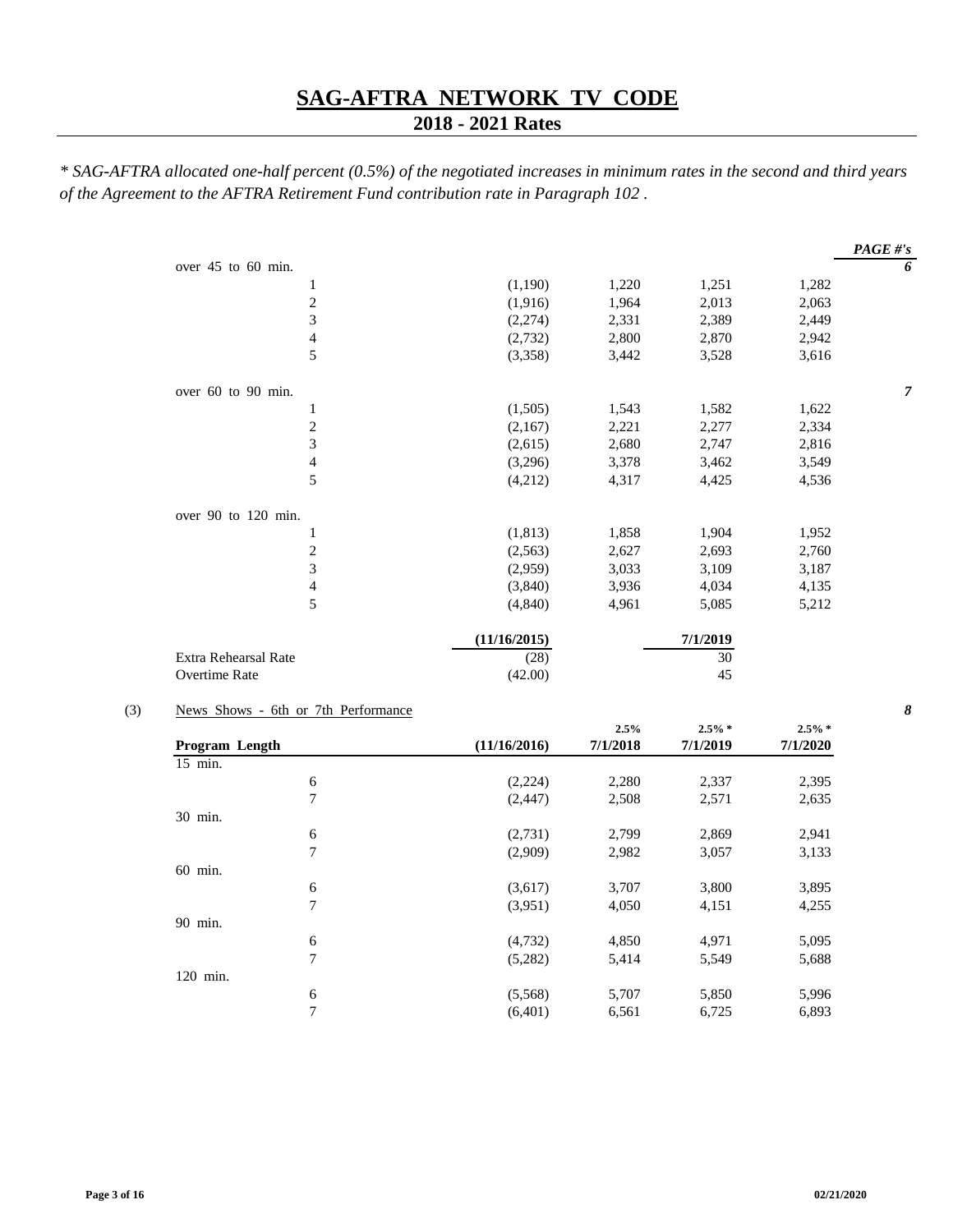## **2018 - 2021 Rates**

*\* SAG-AFTRA allocated one-half percent (0.5%) of the negotiated increases in minimum rates in the second and third years of the Agreement to the AFTRA Retirement Fund contribution rate in Paragraph 102 .*

|                      |              |          | $PAGE \# 's$ |
|----------------------|--------------|----------|--------------|
|                      | (11/16/2015) | 7/1/2019 |              |
| Extra Rehearsal Rate | (28)         | 30       |              |
| Overtime Rate        | (42.00)      | 45       |              |

#### C. Special Rates for Programs on Multiple Stations Commonly Owned

#### (1) Single Program Performance *8*

|                         |              | 2.5%     | $2.5\% *$ | $2.50\%$ * |
|-------------------------|--------------|----------|-----------|------------|
| <b>Program</b> Length   | (11/16/2016) | 7/1/2018 | 7/1/2019  | 7/1/2020   |
| 5 min. or less          | (218)        | 223      | 229       | 235        |
| over $5$ to $15$ min.   | (434)        | 445      | 456       | 467        |
| over 15 to 30 min.      | (552)        | 566      | 580       | 595        |
| over $30$ to $45$ min.  | (664)        | 681      | 698       | 715        |
| over $45$ to $60$ min.  | (752)        | 771      | 790       | 810        |
| over $60$ to $90$ min.  | (948)        | 972      | 996       | 1.021      |
| over $90$ to $120$ min. | (1,139)      | 1.167    | 1,196     | 1,226      |

#### **3. PERFORMERS WHO SPEAK FIVE LINES OR LESS**

## A. Single Program Performance (other than serials) *9*

|                         |              | 2.5%     | $2.5\% *$ | $2.5\%$ * |
|-------------------------|--------------|----------|-----------|-----------|
| Program Length          | (11/16/2016) | 7/1/2018 | 7/1/2019  | 7/1/2020  |
| 5 min. or less          | (173)        | 177      | 181       | 186       |
| over 5 to 15 min.       | (345)        | 354      | 363       | 372       |
| over $15$ to $30$ min.  | (443)        | 454      | 465       | 477       |
| over $30$ to $45$ min.  | (480)        | 492      | 504       | 517       |
| over $45$ to $60$ min.  | (546)        | 560      | 574       | 588       |
| over $60$ to $90$ min.  | (620)        | 636      | 652       | 668       |
| over $90$ to $120$ min. | (710)        | 728      | 746       | 765       |
|                         | (11/16/2015) |          | 7/1/2019  |           |
| Extra Rehearsal Rate    | (28)         |          | 30        |           |
| Overtime Rate           | (42.00)      |          | 45        |           |

#### B. Special Rates for Programs on Multiple Stations Commonly Owned *10*

|                         |              | 2.5%     | $2.5\% *$ | $2.5\%$ * |  |
|-------------------------|--------------|----------|-----------|-----------|--|
| Program Length          | (11/16/2016) | 7/1/2018 | 7/1/2019  | 7/1/2020  |  |
| 5 min. or less          | (109)        | 112      | 115       | 118       |  |
| over $5$ to $15$ min.   | (220)        | 226      | 232       | 238       |  |
| over $15$ to $30$ min.  | (286)        | 293      | 300       | 308       |  |
| over $30$ to $45$ min.  | (320)        | 328      | 336       | 344       |  |
| over $45$ to $60$ min.  | (363)        | 372      | 381       | 391       |  |
| over $60$ to $90$ min.  | (443)        | 454      | 465       | 477       |  |
| over $90$ to $120$ min. | (516)        | 529      | 542       | 556       |  |
|                         |              |          |           |           |  |

#### C. Serials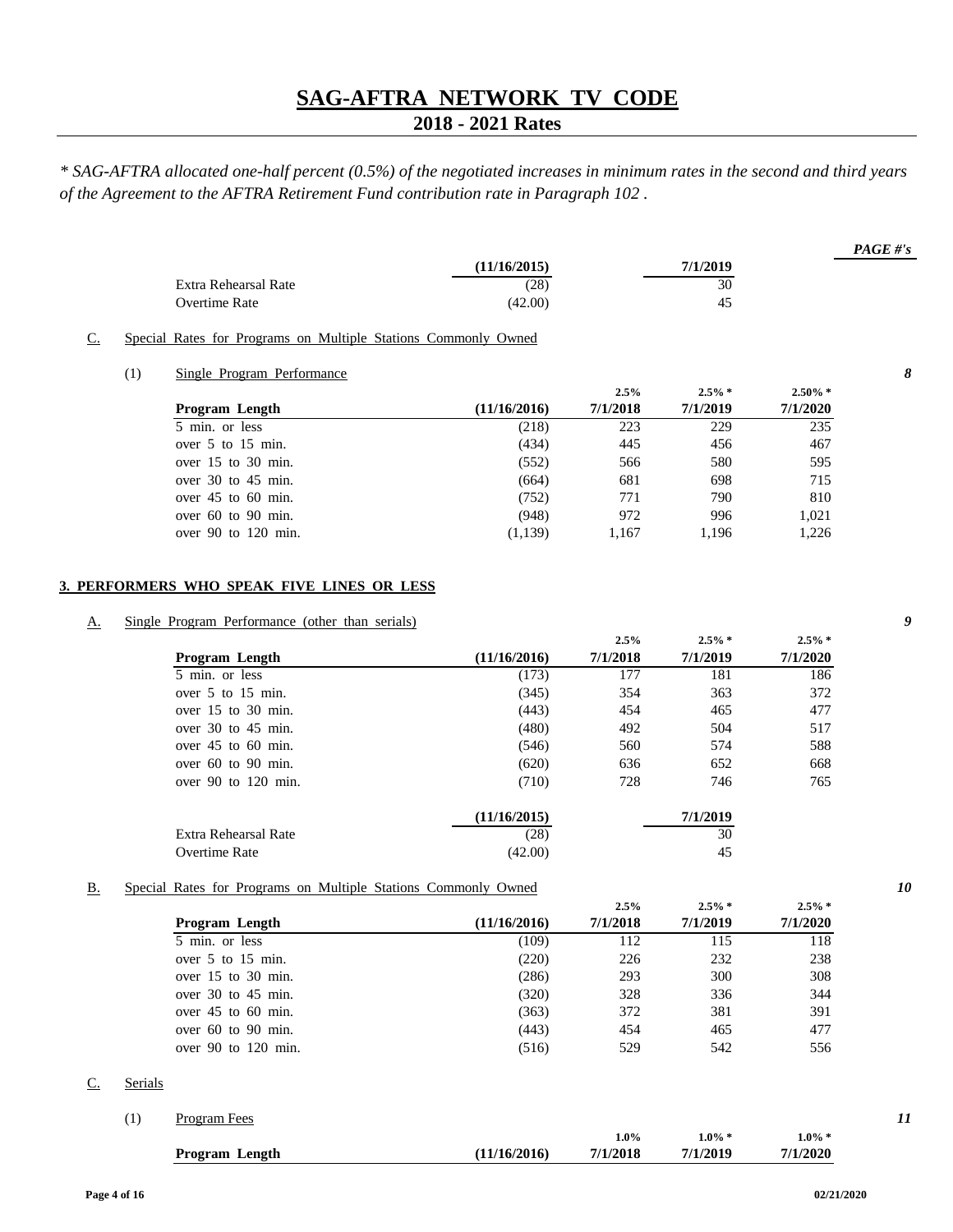## **2018 - 2021 Rates**

*\* SAG-AFTRA allocated one-half percent (0.5%) of the negotiated increases in minimum rates in the second and third years of the Agreement to the AFTRA Retirement Fund contribution rate in Paragraph 102 .*

|     |                        |              |     |     |     | PAGE #'s |
|-----|------------------------|--------------|-----|-----|-----|----------|
|     | 5 min. or less         | (146)        | 147 | 148 | 149 |          |
|     | over 5 to 15 min.      | (287)        | 290 | 293 | 296 |          |
|     | over $15$ to $30$ min. | (369)        | 373 | 377 | 381 |          |
|     | over $30$ to $45$ min. | (401)        | 405 | 409 | 413 |          |
|     | over $45$ to $60$ min. | (451)        | 456 | 461 | 466 |          |
|     | over $60$ to $90$ min. | (515)        | 520 | 525 | 530 |          |
| (2) | <b>Additional Days</b> |              |     |     |     |          |
|     |                        | (11/16/2002) |     |     |     |          |
|     | Less than one hour     | (145)        |     |     |     |          |

#### **4. COMMERCIAL PERFORMERS AND ANNOUNCERS OFF-CAMERA**

One hour or more (170)

#### A. Fees -- Commercial Performers

#### (1) Single Separate Announcements *12*

|                              |              | 2.5%     | $2.5\% *$ | $2.5\% *$ |
|------------------------------|--------------|----------|-----------|-----------|
| On-Camera                    | (11/16/2016) | 7/1/2018 | 7/1/2019  | 7/1/2020  |
| Principal Performers         | (802)        | 822      | 843       | 864       |
| Singing or Dancing Groups of |              |          |           |           |
| 3 to 5                       | (589)        | 604      | 619       | 634       |
| $6 \text{ to } 8$            | (519)        | 532      | 545       | 559       |
| 9 or more                    | (431)        | 442      | 453       | 464       |
|                              |              | 2.5%     | $2.5\% *$ | $2.5\% *$ |
| Off-Camera                   | (11/16/2016) | 7/1/2018 | 7/1/2019  | 7/1/2020  |
| Principal Performers         | (602)        | 617      | 632       | 648       |
| Singing or Dancing Groups of |              |          |           |           |
| $3$ to $5$                   | (340)        | 349      | 358       | 367       |
| $6 \text{ to } 8$            | (294)        | 301      | 309       | 317       |
| 9 or more                    | (238)        | 244      | 250       | 256       |
|                              |              | 2.5%     | $2.5\% *$ | $2.5\% *$ |
|                              | (11/16/2016) | 7/1/2018 | 7/1/2019  | 7/1/2020  |
| <b>Background Actors</b>     | (166)        | 170      | 174       | 178       |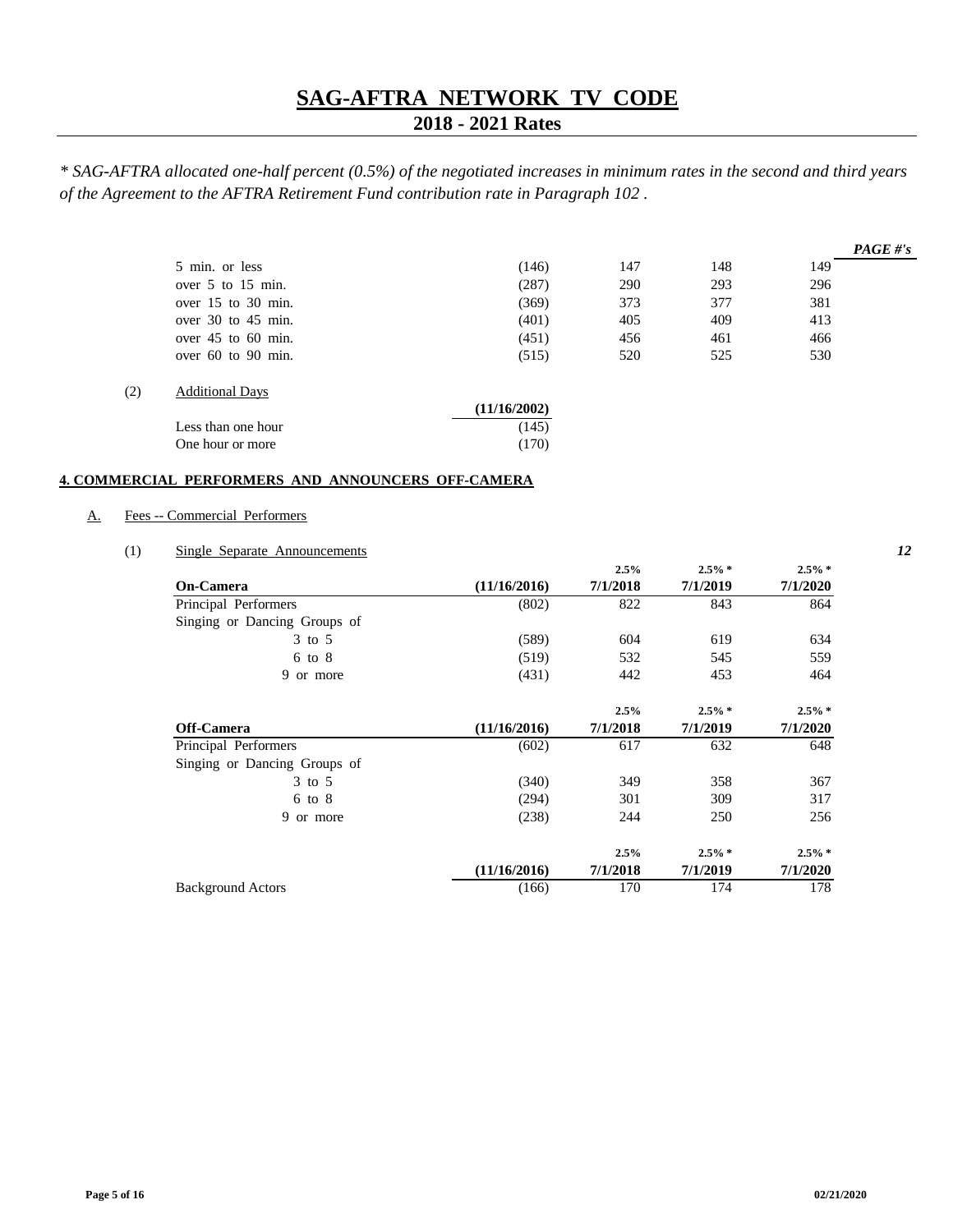## **2018 - 2021 Rates**

*\* SAG-AFTRA allocated one-half percent (0.5%) of the negotiated increases in minimum rates in the second and third years of the Agreement to the AFTRA Retirement Fund contribution rate in Paragraph 102 .*

|     |                                 |              |          |           |           | PAGE #'s |
|-----|---------------------------------|--------------|----------|-----------|-----------|----------|
|     |                                 |              | 2.5%     | $2.5\% *$ | $2.5\% *$ |          |
|     |                                 | (11/16/2016) | 7/1/2018 | 7/1/2019  | 7/1/2020  |          |
|     | Hand Models & Physical          |              |          |           |           |          |
|     | Demonstrators                   | (427)        | 438      | 449       | 460       | 12       |
|     |                                 |              |          |           |           |          |
|     |                                 |              | 2.5%     | $2.5\% *$ | $2.5\%$ * |          |
|     |                                 | (11/16/2016) | 7/1/2018 | 7/1/2019  | 7/1/2020  |          |
| (2) | Single Hitchhike or Cow-Catcher | (389)        | 399      | 409       | 419       |          |
| (3) | Single Cut-In                   | (361)        | 370      | 379       | 388       |          |
|     |                                 |              |          |           |           |          |

#### B. Announcers - Off-Camera (Voice Over)

## (1) More than 10 lines *13*

|                         |              | 2.5%     | $2.5\%$ * | $2.5\% *$ |
|-------------------------|--------------|----------|-----------|-----------|
| Program Length          | (11/16/2016) | 7/1/2018 | 7/1/2019  | 7/1/2020  |
| 5 min. or less          | (161)        | 165      | 169       | 173       |
| over $5$ to $15$ min.   | (318)        | 326      | 334       | 342       |
| over $15$ to $30$ min.  | (503)        | 516      | 529       | 542       |
| over 30 to 45 min.      | (620)        | 636      | 652       | 668       |
| over $45$ to $60$ min.  | (701)        | 719      | 737       | 755       |
| over $60$ to $90$ min.  | (897)        | 919      | 942       | 966       |
| over $90$ to $120$ min. | (1,097)      | 1,124    | 1,152     | 1,181     |

#### (2) Ten lines or less *14*

|                         |              | 2.5%     | $2.5\% *$ | $2.5\% *$ |
|-------------------------|--------------|----------|-----------|-----------|
| Program Length          | (11/16/2016) | 7/1/2018 | 7/1/2019  | 7/1/2020  |
| 5 min. or less          | (161)        | 165      | 169       | 173       |
| over 5 to 15 min.       | (318)        | 326      | 334       | 342       |
| over 15 to 30 min.      | (351)        | 360      | 369       | 378       |
| over $30$ to $45$ min.  | (372)        | 381      | 391       | 401       |
| over $45$ to $60$ min.  | (417)        | 427      | 438       | 449       |
| over $60$ to $90$ min.  | (487)        | 499      | 511       | 524       |
| over $90$ to $120$ min. | (564)        | 578      | 592       | 607       |

#### (1) Multiple Performances in One Calendar Week, Same Show - More than 10 Lines

|                       |              | 2.5%     | $2.5\% *$ | $2.5\% *$ |
|-----------------------|--------------|----------|-----------|-----------|
| <b>Program Length</b> | (11/16/2016) | 7/1/2018 | 7/1/2019  | 7/1/2020  |
| over 5 to 15 min.     |              |          |           |           |
| 1                     | (318)        | 326      | 334       | 342       |
| 2                     | (554)        | 568      | 582       | 597       |
| 3                     | (712)        | 730      | 748       | 767       |
| 4                     | (872)        | 894      | 916       | 939       |
| 5                     | (948)        | 972      | 996       | 1,021     |
| over 15 to 30 min.    |              |          |           |           |
| 1                     | (503)        | 516      | 529       | 542       |
| $\overline{c}$        | (880)        | 902      | 925       | 948       |
| 3                     | (1,129)      | 1,157    | 1,186     | 1,216     |
| 4                     | (1,378)      | 1,412    | 1,447     | 1,483     |
| 5                     | (1,507)      | 1,545    | 1,584     | 1,624     |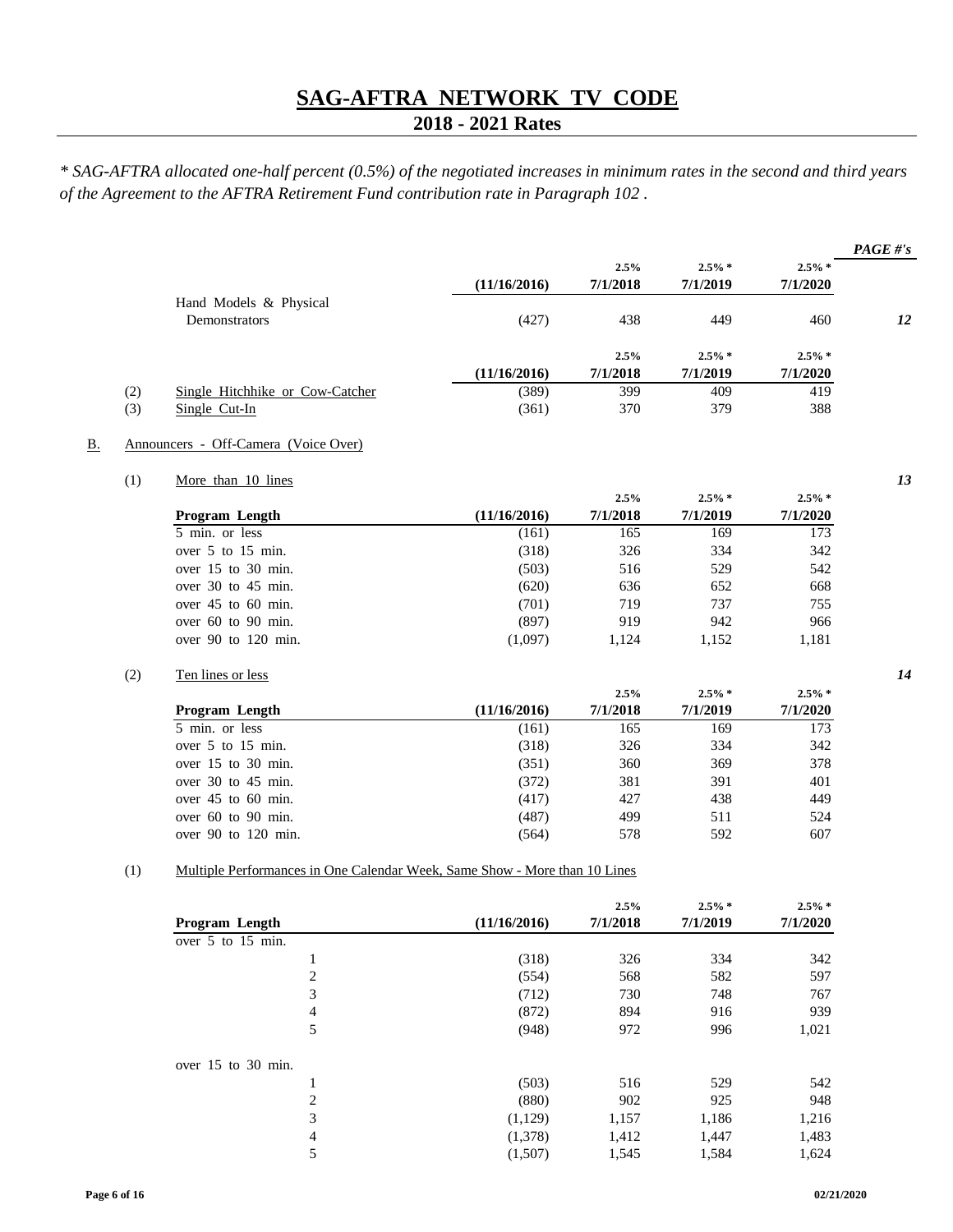## **2018 - 2021 Rates**

*\* SAG-AFTRA allocated one-half percent (0.5%) of the negotiated increases in minimum rates in the second and third years of the Agreement to the AFTRA Retirement Fund contribution rate in Paragraph 102 .*

|                          |          |       |       |       | PAGE #'s |
|--------------------------|----------|-------|-------|-------|----------|
|                          |          |       |       |       |          |
| over 30 to 45 min.       |          |       |       |       |          |
| 1                        | (620)    | 636   | 652   | 668   |          |
| $\overline{c}$           | (1,085)  | 1,112 | 1,140 | 1,169 |          |
| 3                        | (1,396)  | 1,431 | 1,467 | 1,504 |          |
| $\overline{\mathcal{A}}$ | (1,704)  | 1,747 | 1,791 | 1,836 |          |
| 5                        | (1, 861) | 1,908 | 1,956 | 2,005 |          |
| over 45 to 60 min.       |          |       |       |       |          |
| $\mathbf{1}$             | (701)    | 719   | 737   | 755   |          |
| $\overline{\mathbf{c}}$  | (1,226)  | 1,257 | 1,288 | 1,320 |          |
| $\overline{3}$           | (1,579)  | 1,618 | 1,658 | 1,699 |          |
| $\overline{\mathcal{L}}$ | (1,926)  | 1,974 | 2,023 | 2,074 |          |
| 5                        | (2,103)  | 2,156 | 2,210 | 2,265 |          |
| over 60 to 90 min.       |          |       |       |       |          |
| $\mathbf{1}$             | (897)    | 919   | 942   | 966   |          |
| $\sqrt{2}$               | (1,572)  | 1,611 | 1,651 | 1,692 |          |
| 3                        | (2,021)  | 2,072 | 2,124 | 2,177 |          |
| $\overline{\mathcal{L}}$ | (2, 471) | 2,533 | 2,596 | 2,661 |          |
| 5                        | (2,697)  | 2,764 | 2,833 | 2,904 |          |
| over 90 to 120 min.      |          |       |       |       |          |
| $\mathbf{1}$             | (1,097)  | 1,124 | 1,152 | 1,181 |          |
|                          | (1,921)  | 1,969 | 2,018 | 2,068 |          |
| $\frac{2}{3}$            | (2, 471) | 2,533 | 2,596 | 2,661 |          |
| $\overline{\mathcal{L}}$ | (3,017)  | 3,092 | 3,169 | 3,248 |          |
| 5                        | (3,291)  | 3,373 | 3,457 | 3,543 |          |

#### (2) Multiple Performances in One Calendar Week, Same Show - Ten lines or less

|                          |              | 2.5%     | $2.5\% *$ | $2.5\% *$ |
|--------------------------|--------------|----------|-----------|-----------|
| <b>Program Length</b>    | (11/16/2016) | 7/1/2018 | 7/1/2019  | 7/1/2020  |
| over 5 to 15 min.        |              |          |           |           |
| 1                        | (318)        | 326      | 334       | 342       |
| $\mathfrak{2}$           | (554)        | 568      | 582       | 597       |
| 3                        | (711)        | 729      | 747       | 766       |
| $\overline{\mathcal{A}}$ | (872)        | 894      | 916       | 939       |
| 5                        | (948)        | 972      | 996       | 1,021     |
| over $15$ to $30$ min.   |              |          |           |           |
| $\mathbf{1}$             | (351)        | 360      | 369       | 378       |
| $\mathfrak{2}$           | (615)        | 630      | 646       | 662       |
| 3                        | (791)        | 811      | 831       | 852       |
| $\overline{4}$           | (966)        | 990      | 1,015     | 1,040     |
| 5                        | (1,055)      | 1,081    | 1,108     | 1,136     |
| over 30 to 45 min.       |              |          |           |           |
| $\mathbf{1}$             | (372)        | 381      | 391       | 401       |
| $\overline{c}$           | (651)        | 667      | 684       | 701       |
| 3                        | (835)        | 856      | 877       | 899       |
| 4                        | (1,021)      | 1,047    | 1,073     | 1,100     |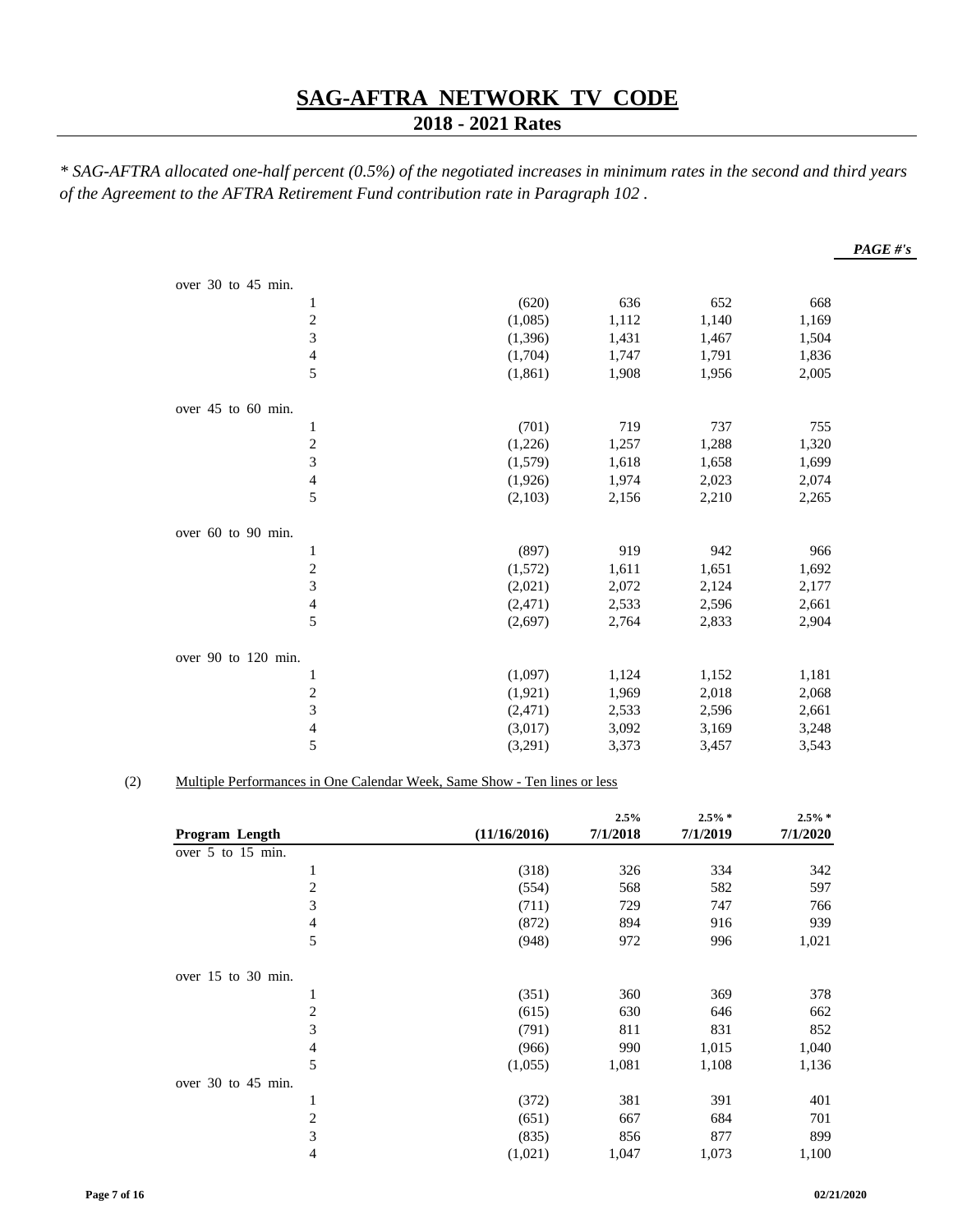## **2018 - 2021 Rates**

|    |                          |              |       |          |       | $PAGE \# 's$ |
|----|--------------------------|--------------|-------|----------|-------|--------------|
|    | 5                        | (1, 114)     | 1,142 | 1,171    | 1,200 |              |
|    | over 45 to 60 min.       |              |       |          |       |              |
|    | 1                        | (417)        | 427   | 438      | 449   |              |
|    | $\sqrt{2}$               | (731)        | 749   | 768      | 787   |              |
|    | $\overline{3}$           | (939)        | 962   | 986      | 1,011 |              |
|    | $\overline{\mathcal{L}}$ | (1, 148)     | 1,177 | 1,206    | 1,236 |              |
|    | 5                        | (1,252)      | 1,283 | 1,315    | 1,348 |              |
|    | over 60 to 90 min.       |              |       |          |       |              |
|    | $\mathbf{1}$             | (487)        | 499   | 511      | 524   |              |
|    | $\boldsymbol{2}$         | (852)        | 873   | 895      | 917   |              |
|    | $\overline{3}$           | (1,097)      | 1,124 | 1,152    | 1,181 |              |
|    | $\overline{\mathcal{A}}$ | (1, 341)     | 1,375 | 1,409    | 1,444 |              |
|    | 5                        | (1, 463)     | 1,500 | 1,538    | 1,576 |              |
|    | over 90 to 120 min.      |              |       |          |       |              |
|    | 1                        | (564)        | 578   | 592      | 607   |              |
|    | $\sqrt{2}$               | (987)        | 1,012 | 1,037    | 1,063 |              |
|    | $\overline{\mathbf{3}}$  | (1,267)      | 1,299 | 1,331    | 1,364 |              |
|    | $\overline{\mathcal{A}}$ | (1,549)      | 1,588 | 1,628    | 1,669 |              |
|    | 5                        | (1,692)      | 1,734 | 1,777    | 1,821 |              |
|    |                          | (11/16/2015) |       | 7/1/2019 |       |              |
| C. | Extra Rehearsal Rate     | (28)         |       | 30       |       | 14           |
|    | Overtime Rate            | (42.00)      |       | 45       |       |              |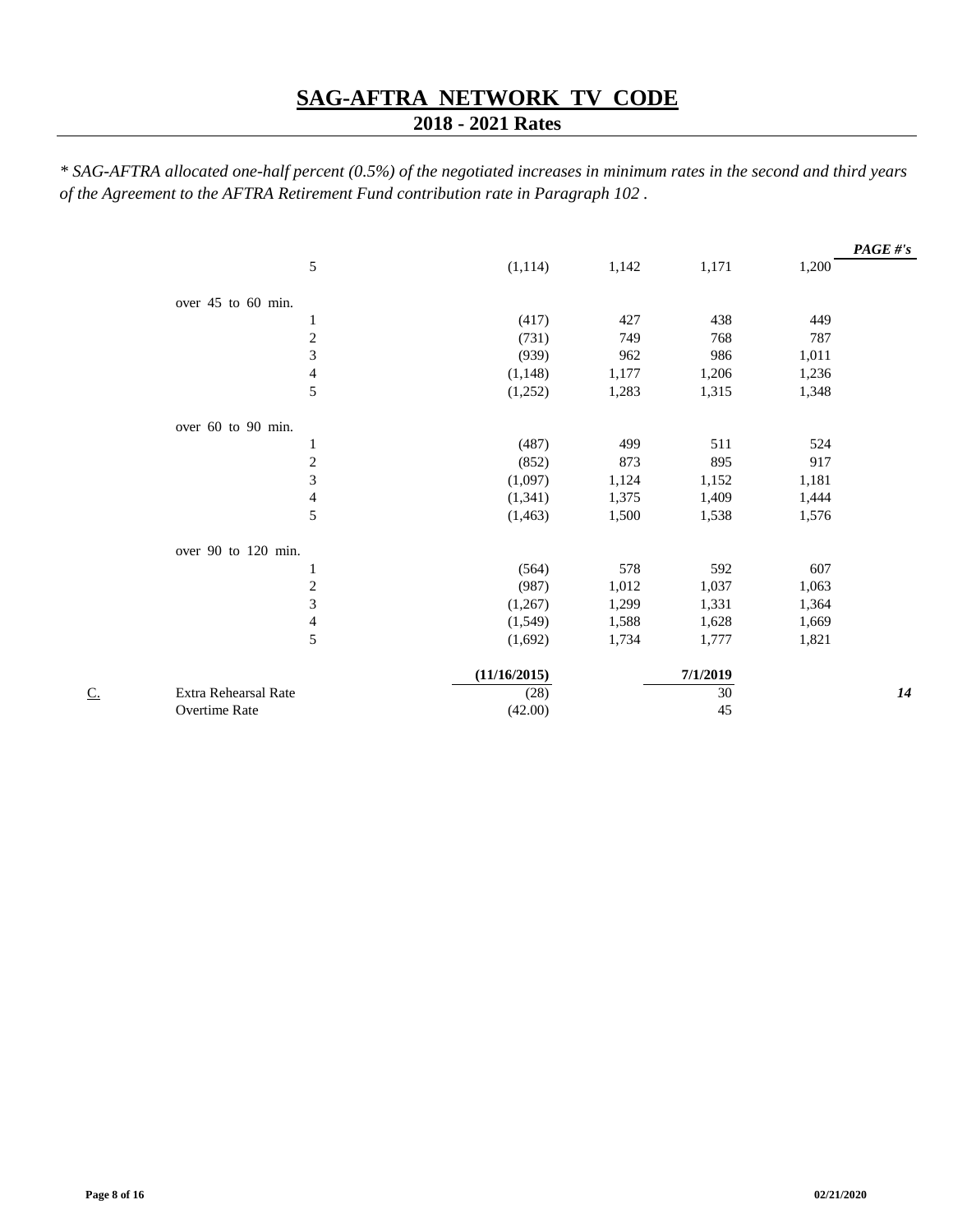## **2018 - 2021 Rates**

*\* SAG-AFTRA allocated one-half percent (0.5%) of the negotiated increases in minimum rates in the second and third years of the Agreement to the AFTRA Retirement Fund contribution rate in Paragraph 102 .*

## **5. GROUPS AND CHORUSES**

| А. | Group Dancers |  |
|----|---------------|--|
|    |               |  |

(1) Program Fees *15*

| Program Length          | (11/16/2016) | 7/1/2018 | 7/1/2019 | 7/1/2020 |
|-------------------------|--------------|----------|----------|----------|
| 5 min. or less          | (331)        | 339      | 347      | 356      |
| over 5 to 15 min.       | (661)        | 678      | 695      | 712      |
| over $15$ to $30$ min.  | (1,027)      | 1,053    | 1,079    | 1,106    |
| over $30$ to $60$ min.  | (1,276)      | 1,308    | 1,341    | 1,375    |
| over $60$ to $90$ min.  | (1,461)      | 1,498    | 1,535    | 1,573    |
| over $90$ to $120$ min. | (1,695)      | 1,737    | 1,780    | 1,825    |
|                         | (11/16/2015) |          | 7/1/2019 |          |
| Extra Rehearsal Rate    | (28)         |          | 30       |          |
| Overtime Rate           | (42.00)      |          | 45       |          |

| "Legacy Exhibit A" |  |
|--------------------|--|
|                    |  |

|                        | 2.5%     | 2.5%     |
|------------------------|----------|----------|
| Day Rate               | 7/1/2018 | 7/1/2019 |
| Solo/Duo               | 1,015    | 1,040    |
| $3 - 8$                | 890      | 912      |
| $9+$                   | 778      | 797      |
| Rehearsal              | 598      | 613      |
|                        | 2.5%     | 2.5%     |
| <b>Weekly Rates</b>    | 7/1/2018 | 7/1/2019 |
| Solo/Duo               | 3,264    | 3,346    |
| $3 - 8$                | 2,988    | 3,063    |
| $9+$                   | 2,721    | 2,789    |
| "Non-Legacy Exhibit A" |          |          |
|                        | 2.5%     | 2.5%     |
| Day Rate               | 7/1/2018 | 7/1/2019 |
| Solo/Duo               | 980      | 1,005    |
| $3 - 8$                | 859      | 880      |
| $9+$                   | 750      | 769      |
| Rehearsal              | 578      | 592      |
|                        | 2.5%     | 2.5%     |
| <b>Weekly Rates</b>    | 7/1/2018 | 7/1/2019 |
| Solo/Duo               | 3,153    | 3,232    |
| $3 - 8$                | 2,892    | 2,964    |
| $9+$                   | 2,629    | 2,695    |
|                        |          |          |

## (3) Special Rates for Programs on Multiple Stations Commonly Owned *17*

|                        |              | 2.5%     | $2.5\% *$ | $2.5\% *$ |
|------------------------|--------------|----------|-----------|-----------|
| Program Length         | (11/16/2016) | 7/1/2018 | 7/1/2019  | 7/1/2020  |
| over $15$ to $30$ min. | (655)        | 67,      | 688       | 705       |

## *PAGE #'s*

**2.5% 2.5% \* 2.5% \***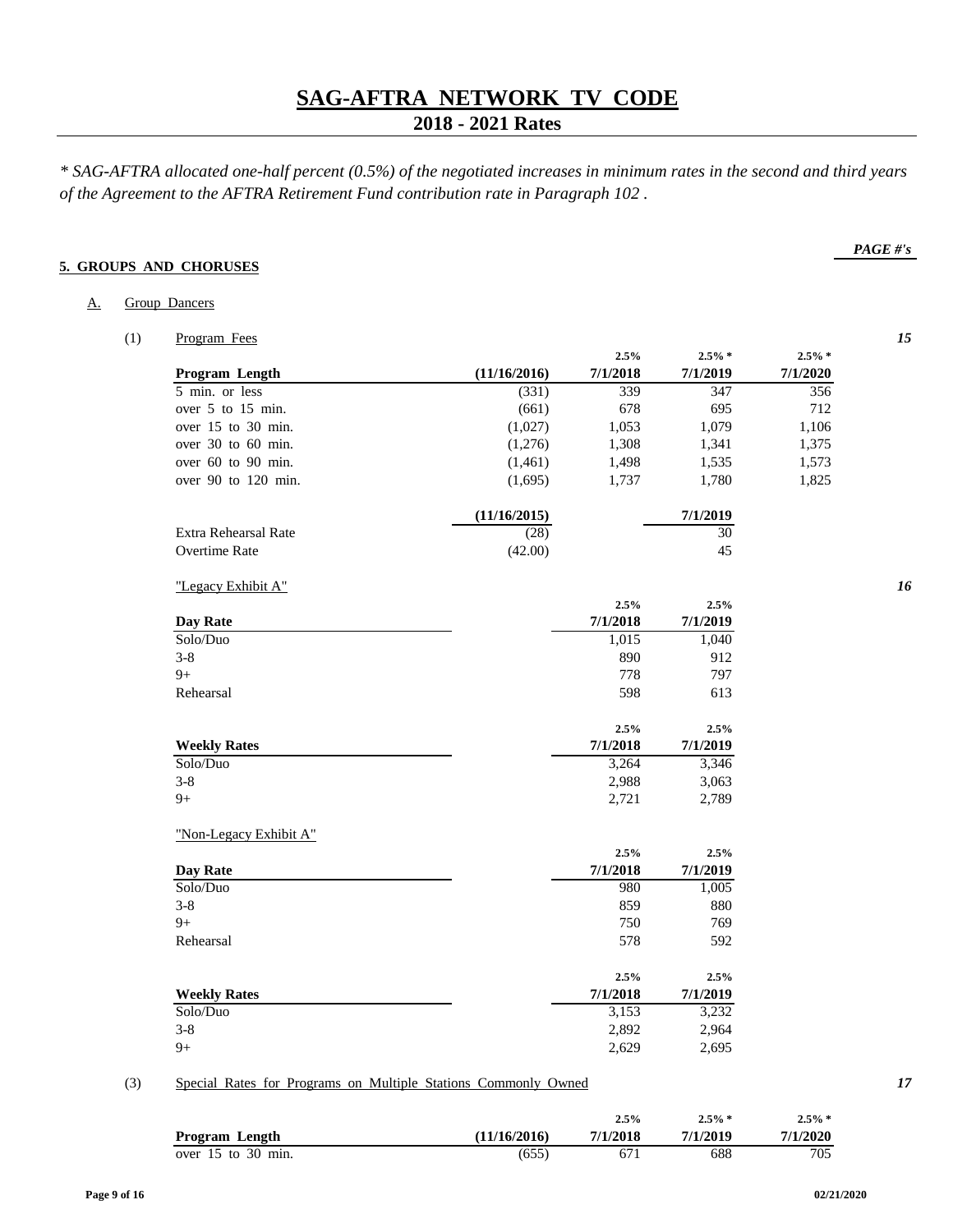## **2018 - 2021 Rates**

|                                                      |              |          |           |           | PAGE #'s |
|------------------------------------------------------|--------------|----------|-----------|-----------|----------|
| over 30 to 60 min.                                   | (870)        | 892      | 914       | 937       |          |
| over 60 to 90 min.                                   | (968)        | 992      | 1,017     | 1,042     |          |
| over 90 to 120 min.                                  | (1,549)      | 1,588    | 1,628     | 1,669     |          |
| Step-Out Rate                                        |              |          |           |           | 18       |
|                                                      |              | 2.5%     | $2.5\% *$ | $2.5\% *$ |          |
| Program Length                                       | (11/16/2016) | 7/1/2018 | 7/1/2019  | 7/1/2020  |          |
| 30 minute program                                    | (93)         | 95       | 97        | 99        |          |
| 60 minute or longer                                  | (176)        | 180      | 185       | 190       |          |
| Non-Syndicated Non-Prime Time / Day Rates            |              |          |           |           | 21       |
| $(a)(i)$ Network Programs                            |              | 2.5%     | $2.5\% *$ | $2.5\% *$ |          |
| Program Length                                       | (11/16/2016) | 7/1/2018 | 7/1/2019  | 7/1/2020  |          |
| Programs less than an hour/                          |              |          |           |           |          |
| one-day rate                                         | (544)        | 558      | 572       | 586       |          |
| Programs of one hour or more /                       |              |          |           |           |          |
| two-day rate                                         | (968)        | 992      | 1,017     | 1,042     |          |
| (a)(ii) Programs on Multiple Stations Commonly Owned |              |          |           |           |          |
|                                                      |              | 2.5%     | $2.5\% *$ | $2.5\% *$ |          |
| Program Length                                       | (11/16/2016) | 7/1/2018 | 7/1/2019  | 7/1/2020  |          |
| Programs less than an hour/                          |              |          |           |           |          |
| one-day rate                                         | (343)        | 352      | 361       | 370       |          |
| Programs of one hour or more /                       |              |          |           |           |          |
| two-day rate                                         | (658)        | 674      | 691       | 708       |          |
| Awards Programs (in excess of 60 minutes)            |              | 2.5%     | $2.5\% *$ | $2.5\% *$ | 22       |
|                                                      | (11/16/2016) | 7/1/2018 | 7/1/2019  | 7/1/2020  |          |
| Rehearsal Day                                        | (269)        | 276      | 283       | 290       |          |
| Camera Day                                           | (788)        | 808      | 828       | 849       |          |
| Program Minimum                                      | (1,055)      | 1,081    | 1,108     | 1,136     |          |
|                                                      |              | 7/1/2018 |           |           |          |
| Overtime                                             | (45)         | 48       |           |           |          |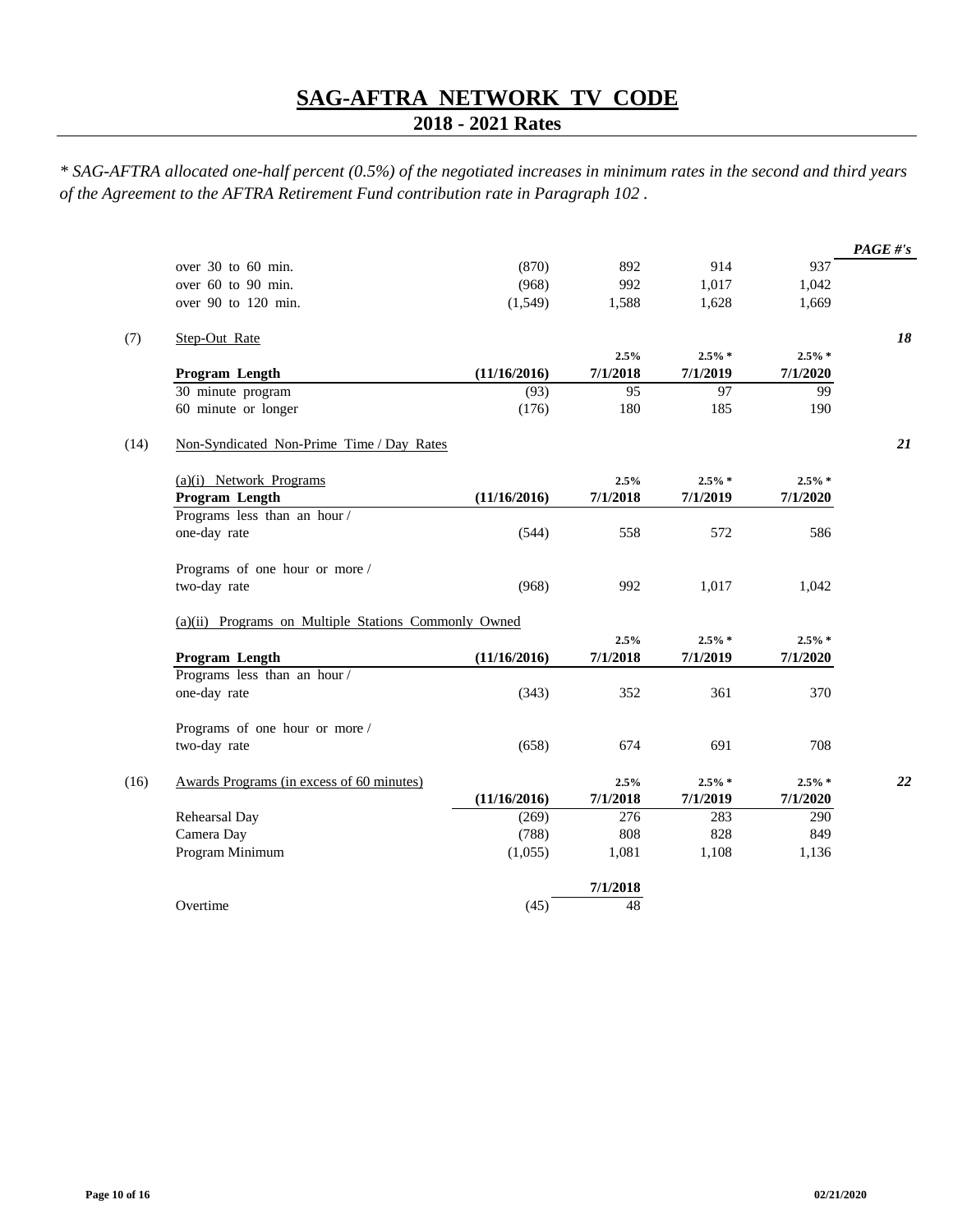## **2018 - 2021 Rates**

*\* SAG-AFTRA allocated one-half percent (0.5%) of the negotiated increases in minimum rates in the second and third years of the Agreement to the AFTRA Retirement Fund contribution rate in Paragraph 102 .*

## B. Chorus Singers

(1) a. Program Fees - On-Camera *23*

|                         |               |              | 2.5%     | $2.5\%$ * | $2.5\% *$      |
|-------------------------|---------------|--------------|----------|-----------|----------------|
| Program Length          |               | (11/16/2016) | 7/1/2018 | 7/1/2019  | 7/1/2020       |
| 5 min. or less          |               |              |          |           |                |
|                         | group $3 - 8$ | (181)        | 186      | 191       | 196            |
|                         | 9 or more     | (166)        | 170      | 174       | 178            |
| over 5 to 15 min.       |               |              |          |           | $\overline{0}$ |
|                         | group $3 - 8$ | (364)        | 373      | 382       | 392            |
|                         | 9 or more     | (329)        | 337      | 345       | 354            |
| over $15$ to $30$ min.  |               |              |          |           | $\overline{0}$ |
|                         | group $3 - 8$ | (475)        | 487      | 499       | 511            |
|                         | 9 or more     | (445)        | 456      | 467       | 479            |
| over $30$ to $60$ min.  |               |              |          |           | $\mathbf{0}$   |
|                         | group $3 - 8$ | (589)        | 604      | 619       | 634            |
|                         | 9 or more     | (551)        | 565      | 579       | 593            |
| over $60$ to $90$ min.  |               |              |          |           | $\mathbf{0}$   |
|                         | group $3 - 8$ | (701)        | 719      | 737       | 755            |
|                         | 9 or more     | (664)        | 681      | 698       | 715            |
| over $90$ to $120$ min. |               |              |          |           | $\overline{0}$ |
|                         | group $3 - 8$ | (809)        | 829      | 850       | 871            |
|                         | 9 or more     | (780)        | 800      | 820       | 841            |
|                         |               | (11/16/2015) |          | 7/1/2019  |                |
| Extra Rehearsal Rate    |               | (28)         |          | 30        |                |

#### (2) a. Program Fees - Off-Camera *24*

|               |              | 2.5%     | $2.5\% *$ | $2.5\%$ * |
|---------------|--------------|----------|-----------|-----------|
|               | (11/16/2016) | 7/1/2018 | 7/1/2019  | 7/1/2020  |
| Solo / Duo    | (752)        | 771      | 790       | 810       |
| group $3 - 8$ | (439)        | 450      | 461       | 473       |
| 9 or more     | (409)        | 419      | 429       | 440       |

Overtime Rate (42.00) 45

#### (3) Special Rates for Programs on Multiple Stations Commonly Owned *25* (a) Program Fees - On-Camera

|                         |              | 2.5%     | $2.5\%$ * | $2.5\% *$ |  |
|-------------------------|--------------|----------|-----------|-----------|--|
| Program Length          | (11/16/2016) | 7/1/2018 | 7/1/2019  | 7/1/2020  |  |
| over 15 to 30 min.      |              |          |           |           |  |
| group $3 - 8$           | (340)        | 349      | 358       | 367       |  |
| 9 or more               | (308)        | 316      | 324       | 332       |  |
| over $30$ to $60$ min.  |              |          |           |           |  |
| group $3 - 8$           | (377)        | 386      | 396       | 406       |  |
| 9 or more               | (348)        | 357      | 366       | 375       |  |
| over $60$ to $90$ min.  |              |          |           |           |  |
| group $3 - 8$           | (435)        | 446      | 457       | 468       |  |
| 9 or more               | (398)        | 408      | 418       | 428       |  |
| over $90$ to $120$ min. |              |          |           |           |  |
| group $3 - 8$           | (488)        | 500      | 513       | 526       |  |
| 9 or more               | (444)        | 455      | 466       | 478       |  |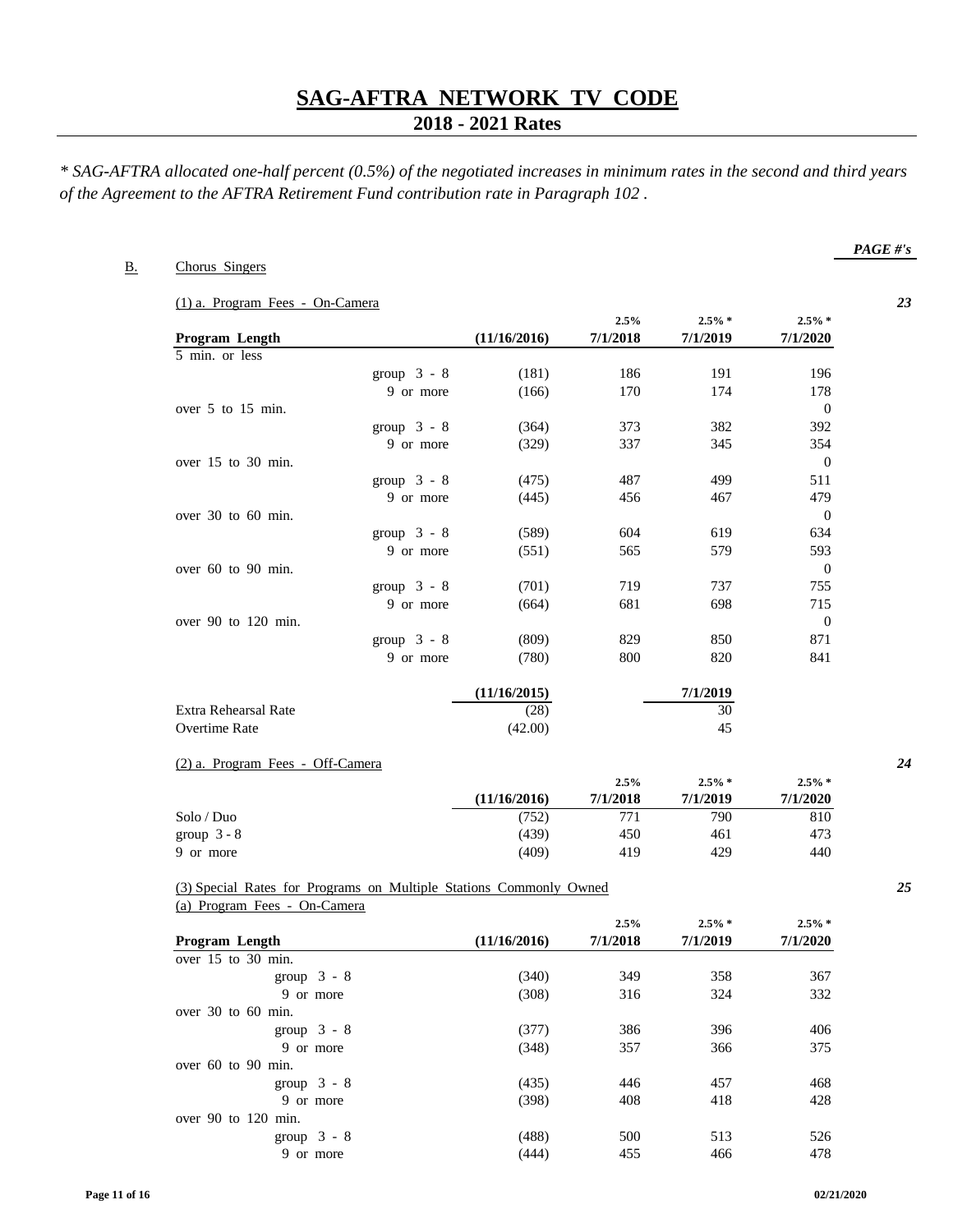## **2018 - 2021 Rates**

*\* SAG-AFTRA allocated one-half percent (0.5%) of the negotiated increases in minimum rates in the second and third years of the Agreement to the AFTRA Retirement Fund contribution rate in Paragraph 102 .*

|                                         |              | 2.5%     | $2.5\% *$ | $2.5\% *$ |
|-----------------------------------------|--------------|----------|-----------|-----------|
|                                         | (11/16/2016) | 7/1/2018 | 7/1/2019  | 7/1/2020  |
| group $3 - 8$                           | (284)        | 291      | 298       | 305       |
| 9 or more                               | (267)        | 274      | 281       | 289       |
| "Legacy Exhibit A"                      |              |          |           |           |
| Singers on non-serial dramatic programs |              |          |           |           |
|                                         |              | 2.5%     | 2.5%      |           |
| Daily Rates - On Camera                 |              | 7/1/2018 | 7/1/2019  |           |
| Solo/Duo                                |              | 1,097    | 1,124     |           |
| Groups 3-8                              |              | 964      | 988       |           |
| Groups 9+                               |              | 839      | 860       |           |
| Mouthing 1-16                           |              | 806      | 826       |           |
| Mouthing 17+                            |              | 628      | 644       |           |
|                                         |              | 2.5%     | 2.5%      |           |
| Daily Rates - Off Camera                |              | 7/1/2018 | 7/1/2019  |           |
| Solo/Duo                                |              | 1,097    | 1,124     |           |
| Groups 3-8                              |              | 583      | 598       |           |
| Groups 9+                               |              | 500      | 513       |           |
|                                         |              | 2.5%     | 2.5%      |           |
| <b>3 Day Rates</b>                      |              | 7/1/2018 | 7/1/2019  |           |
| 1/2 Hour and 1 Hour Show (Performer)    |              | 2,568    | 2,632     |           |
| 1/2 Hour and 1 Hour Show (Stuntperson)  |              | 2,777    | 2,846     |           |
| 1'1/2 Hour and 2 Hour Show              |              | 3,023    | 3,099     |           |
|                                         |              | 2.5%     | 2.5%      |           |
| <b>Weekly Rates</b>                     |              | 7/1/2018 | 7/1/2019  |           |
| Solo/Duo                                |              | 3,523    | 3,611     |           |
| Groups 3-8                              |              | 3,231    | 3,312     |           |
| Groups 9+                               |              | 2,937    | 3,010     |           |
| "Step Out" (up to 15)                   |              | 546      | 560       |           |
| "Step Out" $(16+)$                      |              | 1,097    | 1,124     |           |
| Contractor 3-8                          |              | 1,616    | 1,656     |           |
| Contractor 9+                           |              | 2,937    | 3,010     |           |
| "Non-Legacy Exhibit A"                  |              |          |           |           |
| Singers on non-serial dramatic programs |              |          |           |           |
|                                         |              | 2.5%     | 2.5%      |           |
| Daily Rates - On Camera                 | (7/1/2016)   | 7/1/2018 | 7/1/2019  |           |
| Solo/Duo                                | (1,010)      | 1,061    | 1,088     |           |
| Groups 3-8                              | (886)        | 931      | 954       |           |
| Groups 9+                               | (774)        | 813      | 833       |           |
| Mouthing 1-16                           | (741)        | 779      | 798       |           |
| Mouthing 17+                            | (576)        | 605      | 620       |           |
|                                         |              | 2.5%     | 2.5%      |           |

**Daily Rates - Off Camera 7/1/2018 7/1/2019**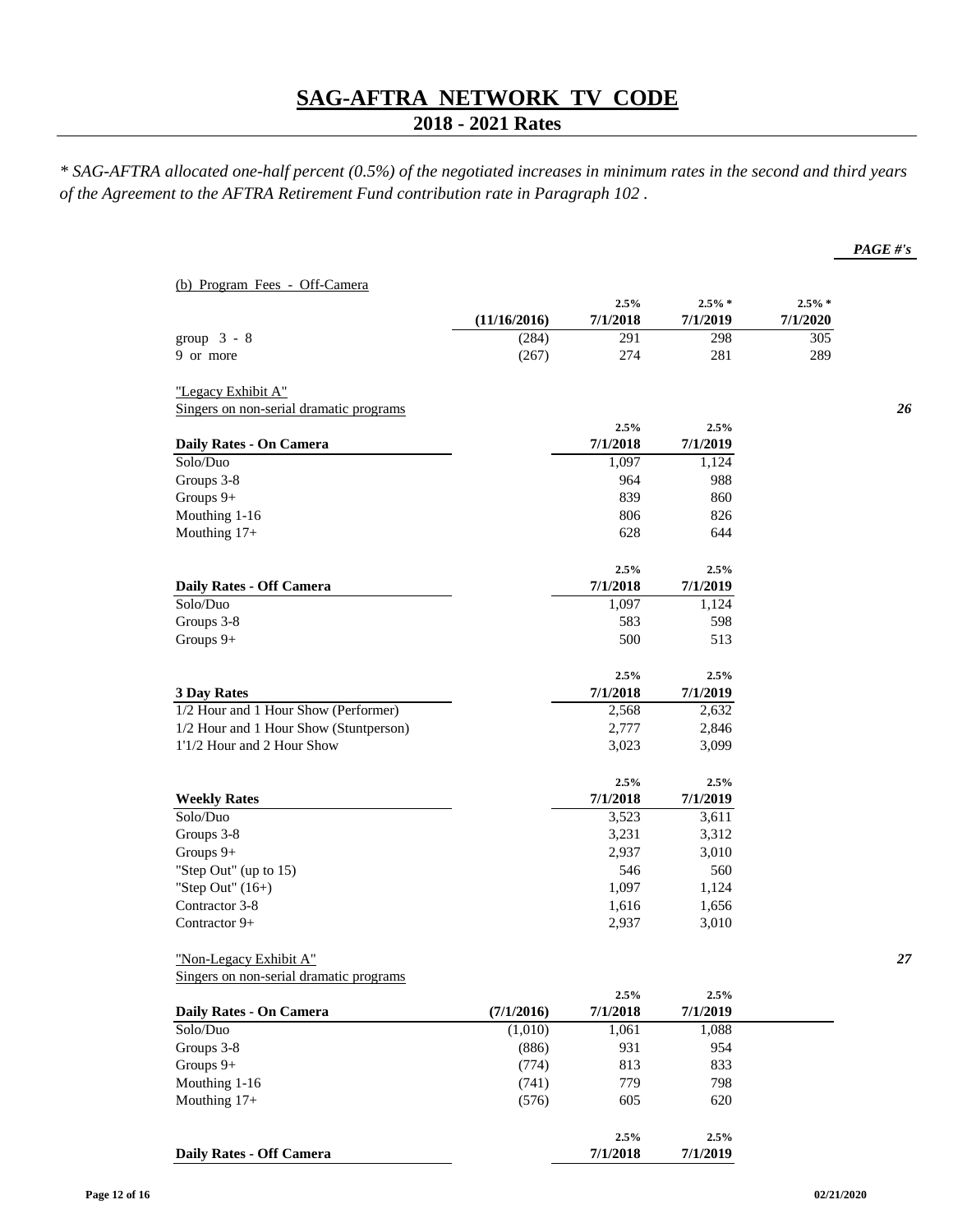## **2018 - 2021 Rates**

*\* SAG-AFTRA allocated one-half percent (0.5%) of the negotiated increases in minimum rates in the second and third years of the Agreement to the AFTRA Retirement Fund contribution rate in Paragraph 102 .*

| Solo/Duo                               | 1,061    | 1,088    |
|----------------------------------------|----------|----------|
| Groups 3-8                             | 562      | 576      |
| Groups $9+$                            | 482      | 494      |
|                                        | 2.5%     | 2.5%     |
| <b>3 Day Rates</b>                     | 7/1/2018 | 7/1/2019 |
| 1/2 Hour and 1 Hour Show (Performer)   | 2,483    | 2,545    |
| 1/2 Hour and 1 Hour Show (Stuntperson) | 2,681    | 2,748    |
| 1'1/2 Hour and 2 Hour Show             | 2,921    | 2,994    |
|                                        | 2.5%     | 2.5%     |
| <b>Weekly Rates</b>                    | 7/1/2018 | 7/1/2019 |
| Solo/Duo                               | 3,403    | 3,488    |
| Groups 3-8                             | 3,121    | 3,199    |
| Groups $9+$                            | 2,840    | 2,911    |
| "Step Out" (up to 15)                  | 530      | 543      |
| "Step Out" $(16+)$                     | 1,061    | 1,088    |

#### **6. SPECIALTY ACTS**

| В. | Program Fees         |              | 2.5%     | $2.5\% *$ | $2.5\% *$ |
|----|----------------------|--------------|----------|-----------|-----------|
|    |                      | (11/16/2016) | 7/1/2018 | 7/1/2019  | 7/1/2020  |
|    | 1 performer          | (1,505)      | 1,543    | 1,582     | 1,622     |
|    | 2 performers         | (2,378)      | 2,437    | 2,498     | 2,560     |
|    | 3 performers         | (3,013)      | 3,088    | 3,165     | 3,244     |
|    | for each additional  |              |          |           |           |
|    | performer            | (752)        | 771      | 790       | 810       |
|    |                      | (11/16/2015) |          | 7/1/2019  |           |
|    | Extra Rehearsal Rate | (28)         |          | 30        |           |
|    | Overtime Rate        | (42.00)      |          | 45        |           |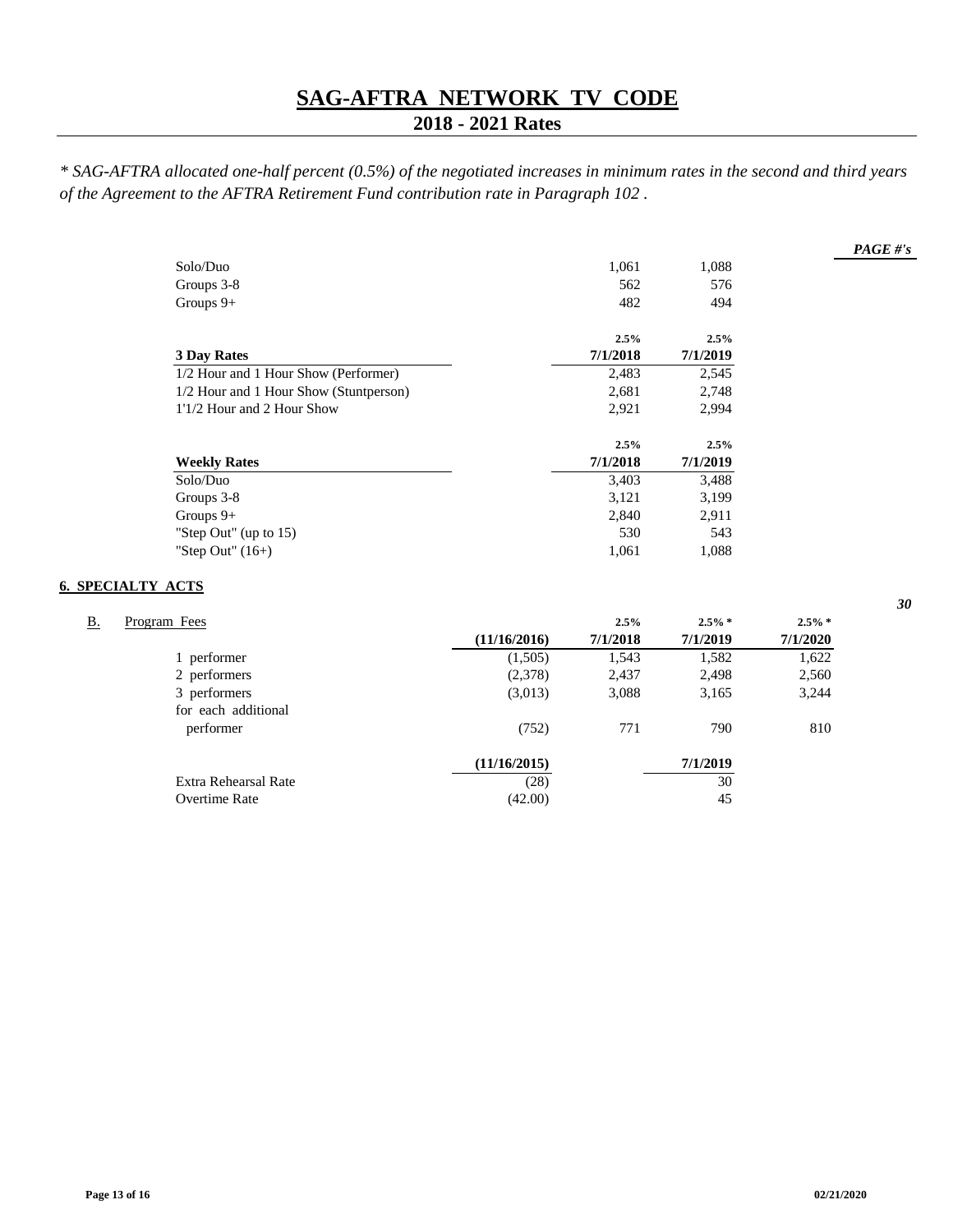## **2018 - 2021 Rates**

|                  |                                                                |              |          |            |                       | $PAGE\#s$       |
|------------------|----------------------------------------------------------------|--------------|----------|------------|-----------------------|-----------------|
| E.               | Special Rates for Programs on Multiple Stations Commonly Owned |              |          |            |                       | $\overline{31}$ |
|                  |                                                                |              | 2.5%     | $2.5\% *$  | $2.5\% *$             |                 |
|                  |                                                                | (11/16/2016) | 7/1/2018 | 7/1/2019   | 7/1/2020              |                 |
|                  | 1 performer                                                    | (887)        | 909      | 932        | 955                   |                 |
|                  | 2 performers                                                   | (1, 443)     | 1,479    | 1,516      | 1,554                 |                 |
|                  | 3 performers                                                   | (1,822)      | 1,868    | 1,915      | 1,963                 |                 |
|                  | 4 performers                                                   | (2, 282)     | 2,339    | 2,397      | 2,457                 |                 |
|                  | for each additional                                            |              |          |            |                       |                 |
|                  | performer                                                      | (467)        | 479      | 491        | 503                   |                 |
| 7. SPORTSCASTERS |                                                                |              |          |            |                       |                 |
|                  |                                                                |              | 2.5%     | $2.5\% *$  | $2.5\% *$             |                 |
|                  |                                                                | (11/16/2016) | 7/1/2018 | 7/1/2019   | 7/1/2020              |                 |
|                  | (A) Sportscasters                                              |              |          |            |                       | 32              |
|                  | per event                                                      | (1,638)      | 1,679    | 1,721      | 1,764                 |                 |
|                  | per week                                                       | (4,160)      | 4,264    | 4,371      | 4,480                 |                 |
|                  | (B) Assistant Sportscasters / Color Persons                    |              |          |            |                       |                 |
|                  | per event                                                      | (1,003)      | 1,028    | 1,054      | 1,080                 |                 |
|                  | per week                                                       | (2,571)      | 2,635    | 2,701      | 2,769                 |                 |
|                  | (C) Championship Events                                        |              |          |            |                       |                 |
|                  | Sportscaster                                                   | (1,749)      | 1,793    | 1,838      | 1,884                 |                 |
|                  | Asst. Sportscaster                                             | (1,093)      | 1,120    | 1,148      | 1,177                 |                 |
|                  | (D) Major League Baseball - Double Header                      |              |          |            |                       | 33              |
|                  | Sportscaster                                                   | (1,749)      | 1,793    | 1,838      | 1,884                 |                 |
|                  | Asst. Sportscaster                                             | (1,093)      | 1,120    | 1,148      | 1,177                 |                 |
|                  | <b>8. BACKGROUND ACTORS</b>                                    |              |          |            |                       |                 |
| <u>A.</u>        | Program Fee - Variety                                          |              |          |            |                       | 35              |
|                  | Program Length                                                 | (11/16/2014) | 7/1/2018 | 12/31/2018 | $2.0\% *$<br>7/1/2020 |                 |
|                  | 5 min. or less                                                 | (42)         |          | 43         | 44                    |                 |
|                  | over 5 to 15 min.                                              | (83)         |          | 85         | 87                    |                 |
|                  | over 15 to 30 min.                                             | (126)        |          | 129        | 132                   |                 |
|                  | over 30 to 45 min.                                             | (145)        |          | 148        | 151                   |                 |
|                  | over $45$ to $60$ min.                                         | (161)        |          | 164        | 167                   |                 |
|                  | over 60 to 90 min.                                             | (197)        |          | 201        | 205                   |                 |
|                  | over 90 to 120 min.                                            | (231)        |          | 236        | 241                   |                 |
|                  |                                                                | (11/16/2015) |          |            |                       |                 |
|                  | Extra Rehearsal Rate                                           | (15)         |          |            |                       |                 |
|                  |                                                                |              |          |            |                       |                 |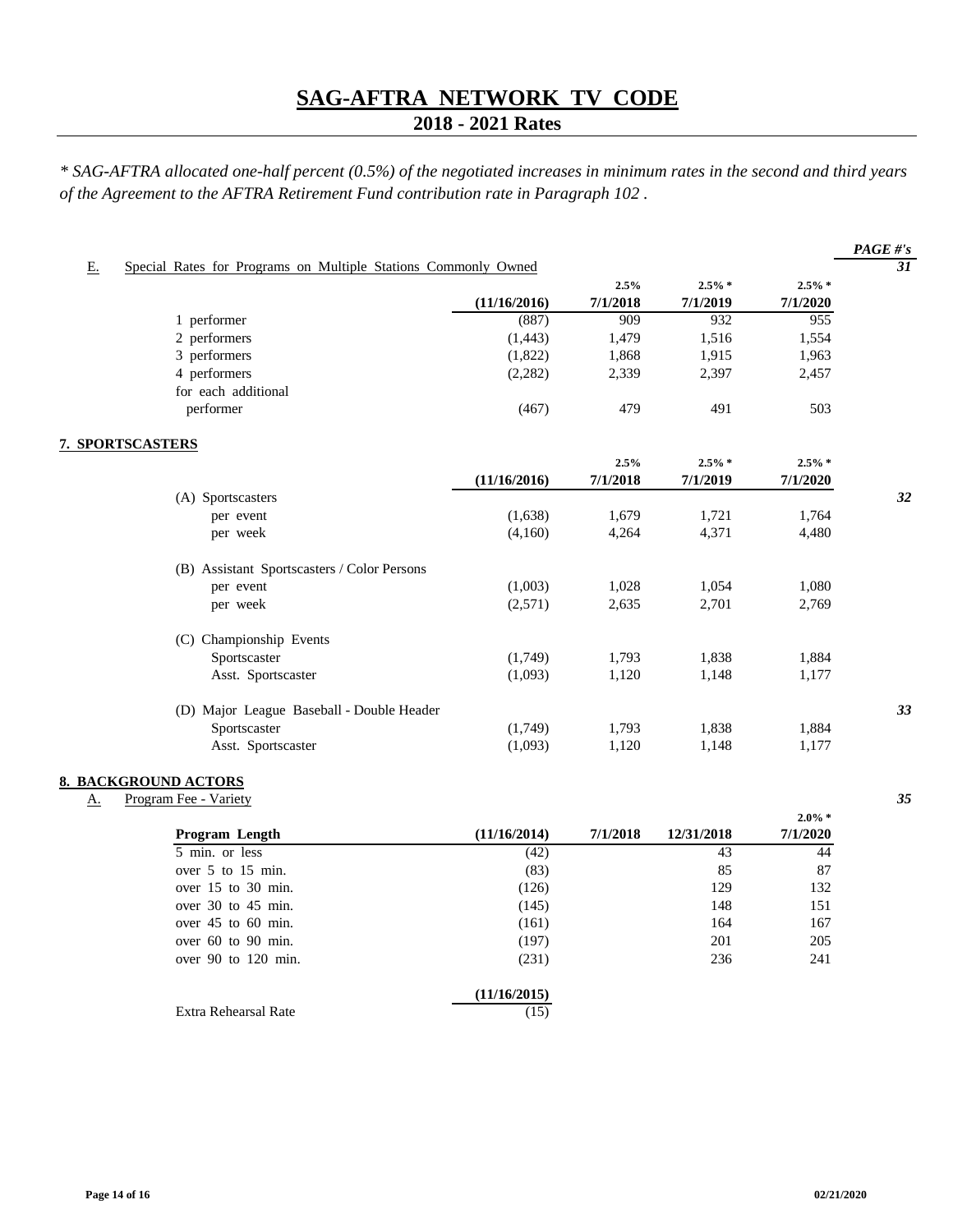## **2018 - 2021 Rates**

|       |                  | Program Length                                                                     | (11/16/2014) |      | 12/31/2018 |           |    |
|-------|------------------|------------------------------------------------------------------------------------|--------------|------|------------|-----------|----|
|       |                  | $15$ to $30$ min.                                                                  | (79)         |      |            |           |    |
|       |                  | over $30$ to $45$ min.                                                             | (106)        |      |            |           |    |
|       |                  | over $45$ to $60$ min. up to $60$ min.                                             | (117)        |      | 128        |           |    |
|       |                  | over 60 to 90 min.                                                                 | (147)        |      | 165        |           |    |
|       |                  | over 90 to 120 min.                                                                | (171)        |      | 188        |           |    |
| $C$ . | Serials          |                                                                                    |              |      |            |           |    |
|       | (1)              | <b>Program Fees</b>                                                                |              |      |            | $1.0\% *$ | 36 |
|       |                  | Program Length                                                                     | (11/18/2012) |      | 12/31/2018 | 7/1/2020  |    |
|       |                  | 5 min. or less                                                                     | (39)         |      |            |           |    |
|       |                  | over 5 to 15 min.                                                                  | (80)         |      |            |           |    |
|       |                  | over 15 to 30 min. up to 30 min.                                                   | (115)        |      | 128        | 129       |    |
|       |                  | over 30 to 45 min.                                                                 | (134)        |      | 147        | 148       |    |
|       |                  | over 45 to 60 min.                                                                 | (150)        | (1%) | 152        | 154       |    |
|       |                  | over 60 to 90 min.                                                                 | (180)        | (1%) | 182        | 184       |    |
|       |                  |                                                                                    |              |      | 1.0%       | $1.0\% *$ |    |
|       | (2)              | Program Fees                                                                       | (11/18/2012) |      | 12/31/2018 | 7/1/2020  |    |
|       |                  | less than one hour                                                                 | (72)         |      | 73         | 74        |    |
|       |                  | one hour or longer                                                                 | (96)         |      | 97         | 98        |    |
| D.    |                  | Program Fees - Other than Serials and Variety                                      |              |      |            | $2.0\% *$ |    |
|       |                  |                                                                                    | (11/16/2014) |      | 12/31/2018 | 7/1/2020  |    |
|       |                  | General Background Actor                                                           | (115)        |      | 120        | 122       |    |
|       |                  | Special Ability Background Actor                                                   | (126)        |      | 129        | 132       |    |
|       | H. 3. Allowances |                                                                                    |              |      |            |           | 39 |
|       |                  |                                                                                    | (11/16/2014) |      |            |           |    |
|       |                  | Auto                                                                               | (37.50)      |      |            |           |    |
|       |                  | Motorcycle                                                                         | (37.50)      |      |            |           |    |
|       |                  | 9A. STANDARD NON-COMMERCIAL OPENINGS AND CLOSINGS<br><b>AND MUSICAL SIGNATURES</b> |              |      |            |           | 40 |
|       |                  |                                                                                    |              | 2.5% | $2.5\% *$  | $2.5\%$ * |    |

|                   |              | $2.5\%$  | $2.5\%$  | $2.5\%$  |
|-------------------|--------------|----------|----------|----------|
|                   | (11/16/2016) | 7/1/2018 | 7/1/2019 | 7/1/2020 |
| On Camera         | (1,943)      | 1.992    | 2.042    | 2,093    |
| Off Camera        | (1,396)      | 1.431    | 1,467    | 1,504    |
| Singers: solo/duo | (1,396)      | 1.431    | 1,467    | 1,504    |
| Group $3$ to $8$  | (1,094)      | 1.121    | 1.149    | 1,178    |
| Group 9 or more   | (949)        | 973      | 997      | 1,022    |